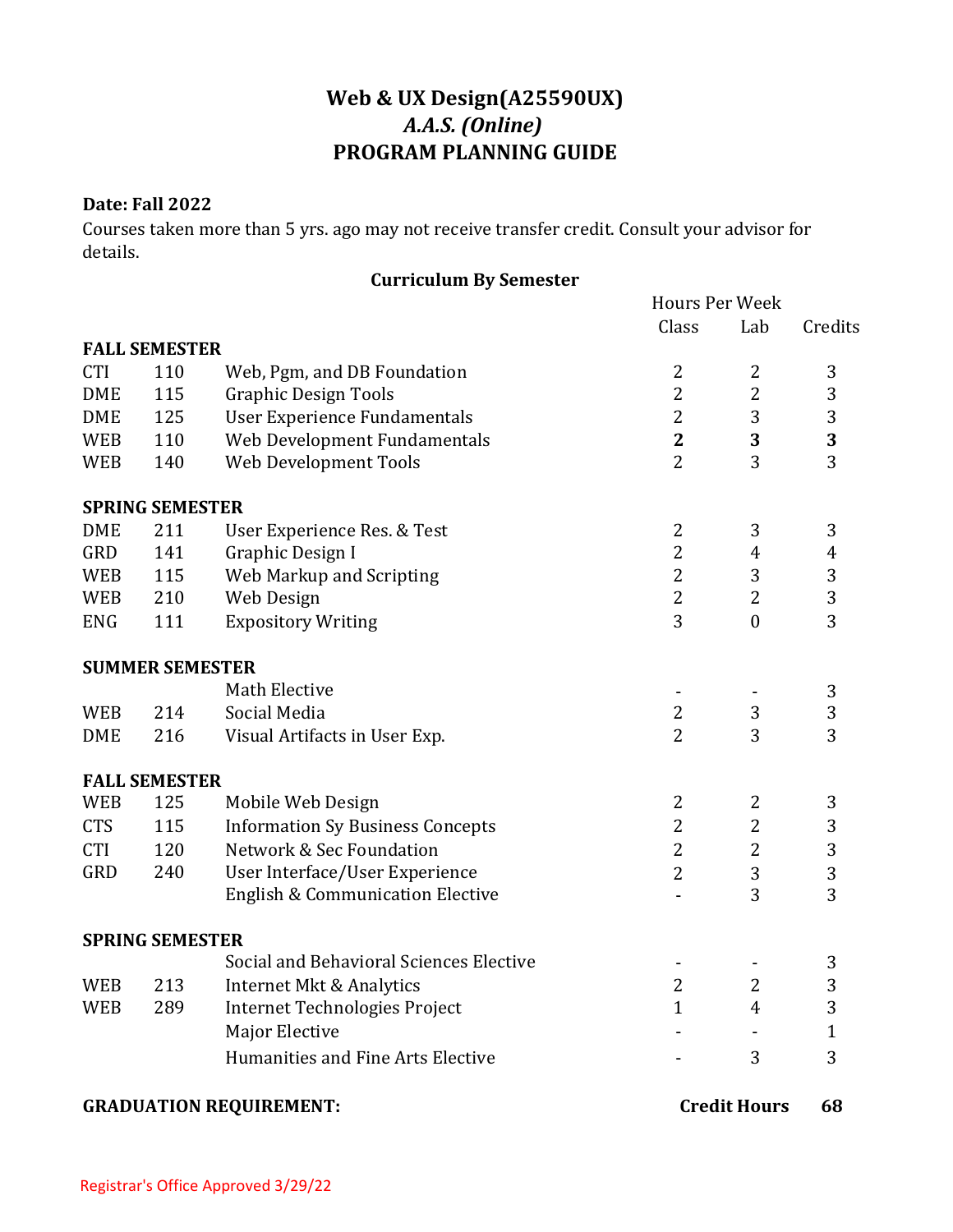|            |                       |                                                    | <b>Hours Per Week</b> |                  |                |  |
|------------|-----------------------|----------------------------------------------------|-----------------------|------------------|----------------|--|
|            |                       |                                                    | Class                 | Lab              | Credits        |  |
|            |                       | <b>English and Communication Electives</b>         |                       |                  |                |  |
|            |                       | (choose 3 credit hours from the following courses) |                       |                  |                |  |
| COM        | 110                   | Intro Interpersonal Com                            | $\boldsymbol{0}$      | 3                | 3              |  |
| COM        | 120                   | Intro to Interpersonal Comm                        | $\boldsymbol{0}$      | 3                | 3              |  |
| COM        | 231                   | <b>Public Speaking</b>                             | $\boldsymbol{0}$      | 3                | 3              |  |
| <b>ENG</b> | 112                   | Writing and Research in the Disciplines            | $\boldsymbol{0}$      | 3                | 3              |  |
| <b>ENG</b> | 114                   | Prof Research & Reporting                          | $\mathbf{0}$          | 3                | 3              |  |
|            |                       | <b>Humanities and Fine Arts Electives</b>          |                       |                  |                |  |
|            |                       | (choose 3 credit hours from the following courses) |                       |                  |                |  |
| <b>HUM</b> | 110                   | <b>Technology and Society</b>                      | 3                     | $\boldsymbol{0}$ | 3              |  |
| <b>HUM</b> | 115                   | <b>Critical Thinking</b>                           | 3                     | $\boldsymbol{0}$ | 3              |  |
| PHI        | 240                   | <b>Introduction to Ethics</b>                      | 3                     | $\boldsymbol{0}$ | 3              |  |
| <b>ART</b> | 111                   | Art Appreciation                                   | 3                     | $\boldsymbol{0}$ | 3              |  |
|            |                       | <b>Mathematics Electives</b>                       |                       |                  |                |  |
|            |                       | (choose 3 credit hours from the following courses) |                       |                  |                |  |
| <b>MAT</b> | 110                   | Math Measurement & Literacy                        | 2                     | 2                | 3              |  |
| <b>MAT</b> | 121                   | Algebra/Trigonometry I                             | 2                     | 2                | 3              |  |
| <b>MAT</b> | 143                   | Quantitative Literacy                              | $\overline{2}$        | 2                | 3              |  |
| <b>MAT</b> | 152                   | <b>Statistical Methods I</b>                       | 3                     | 2                | 3              |  |
| <b>MAT</b> | 171                   | Precalculus Algebra                                | 3                     | 2                | 3              |  |
| <b>MAT</b> | 172                   | Precalculus Trigonometry                           | 3                     | $\overline{2}$   | 3              |  |
| <b>MAT</b> | 271                   | Calculus I                                         | 3                     | 2                | 3              |  |
| <b>MAT</b> | 272                   | Calculus II                                        | $\overline{2}$        | $\overline{4}$   | 3              |  |
|            |                       | <b>Social and Behavioral Sciences Electives</b>    |                       |                  |                |  |
|            |                       | (choose 3 credit hours from the following courses) |                       |                  |                |  |
| ECO        | 151                   | <b>Survey of Economics</b>                         | 3                     | $\boldsymbol{0}$ | 3              |  |
| ECO        | 251                   | Principles of Microeconomics                       | 3                     | 0                | 3              |  |
| ECO        | 252                   | <b>Principles of Macroeconomics</b>                | 3                     | $\boldsymbol{0}$ | 3              |  |
| POL        | 120                   | American Government                                | 3                     | $\boldsymbol{0}$ | 3              |  |
| <b>PSY</b> | 150                   | <b>General Psychology</b>                          | 3                     | $\boldsymbol{0}$ | 3              |  |
| SOC        | 210                   | <b>Introduction to Sociology</b>                   | 3                     | $\boldsymbol{0}$ | 3              |  |
|            | <b>Major Elective</b> |                                                    |                       |                  |                |  |
|            |                       | (choose 1 credit hour from the following courses)  |                       |                  |                |  |
| <b>DME</b> | 140                   | Intro to Audio/Video Media                         | 2                     | 2                | 3              |  |
| WBL        | 111                   | <b>Work Based Learning I</b>                       | $\boldsymbol{0}$      | 10               | 1              |  |
| WBL        | 112                   | <b>Work Based Learning I</b>                       | $\boldsymbol{0}$      | 20               | $\overline{2}$ |  |
| WBL        | 113                   | <b>Work Based Learning I</b>                       | $\boldsymbol{0}$      | 30               | 3              |  |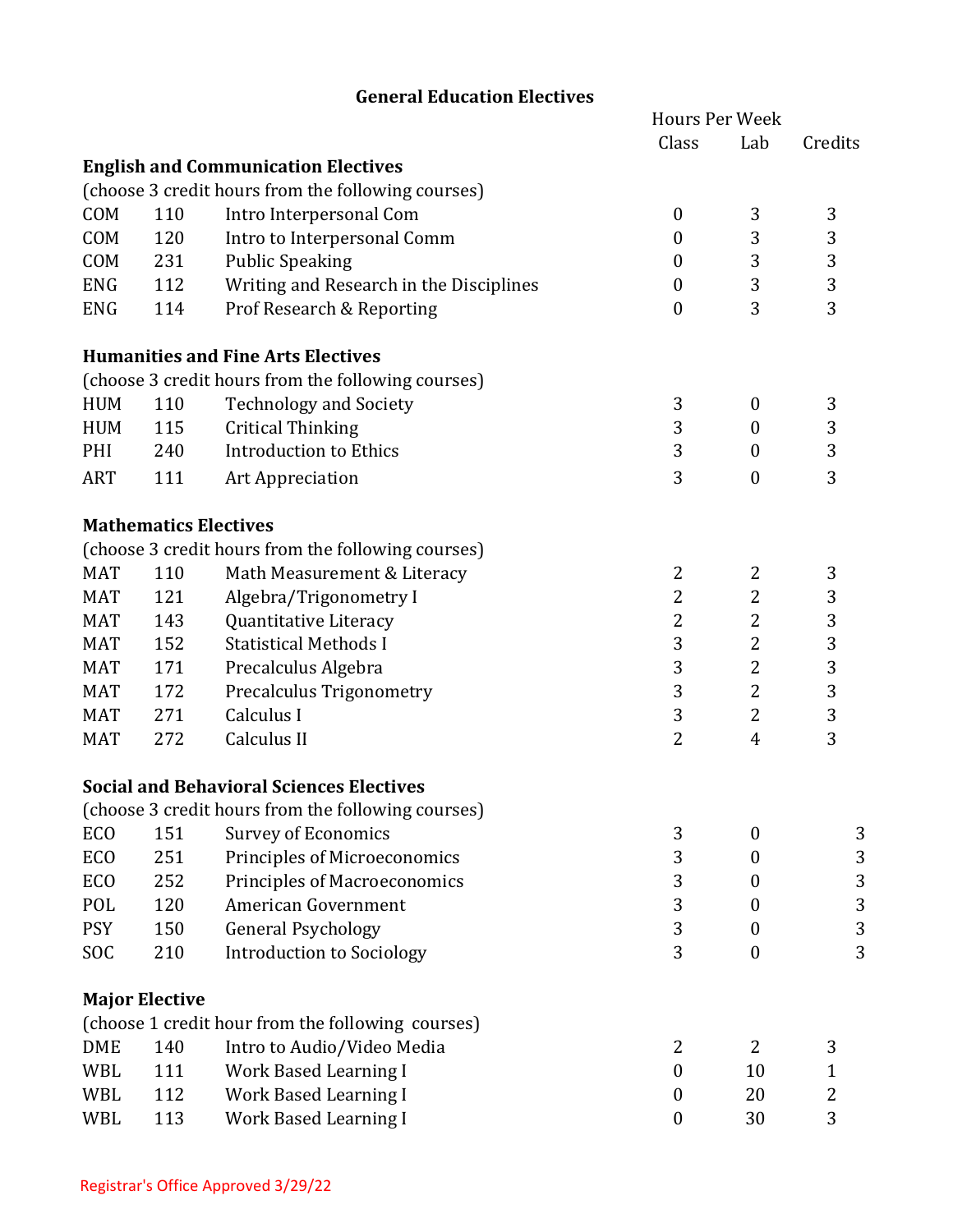| WBL | 121 | Work Based Learning II     | -10  |                |
|-----|-----|----------------------------|------|----------------|
| WBL |     | 122 Work Based Learning II | -20  | $\overline{2}$ |
| WBL |     | 123 Work Based Learning II | - 30 | - 3            |